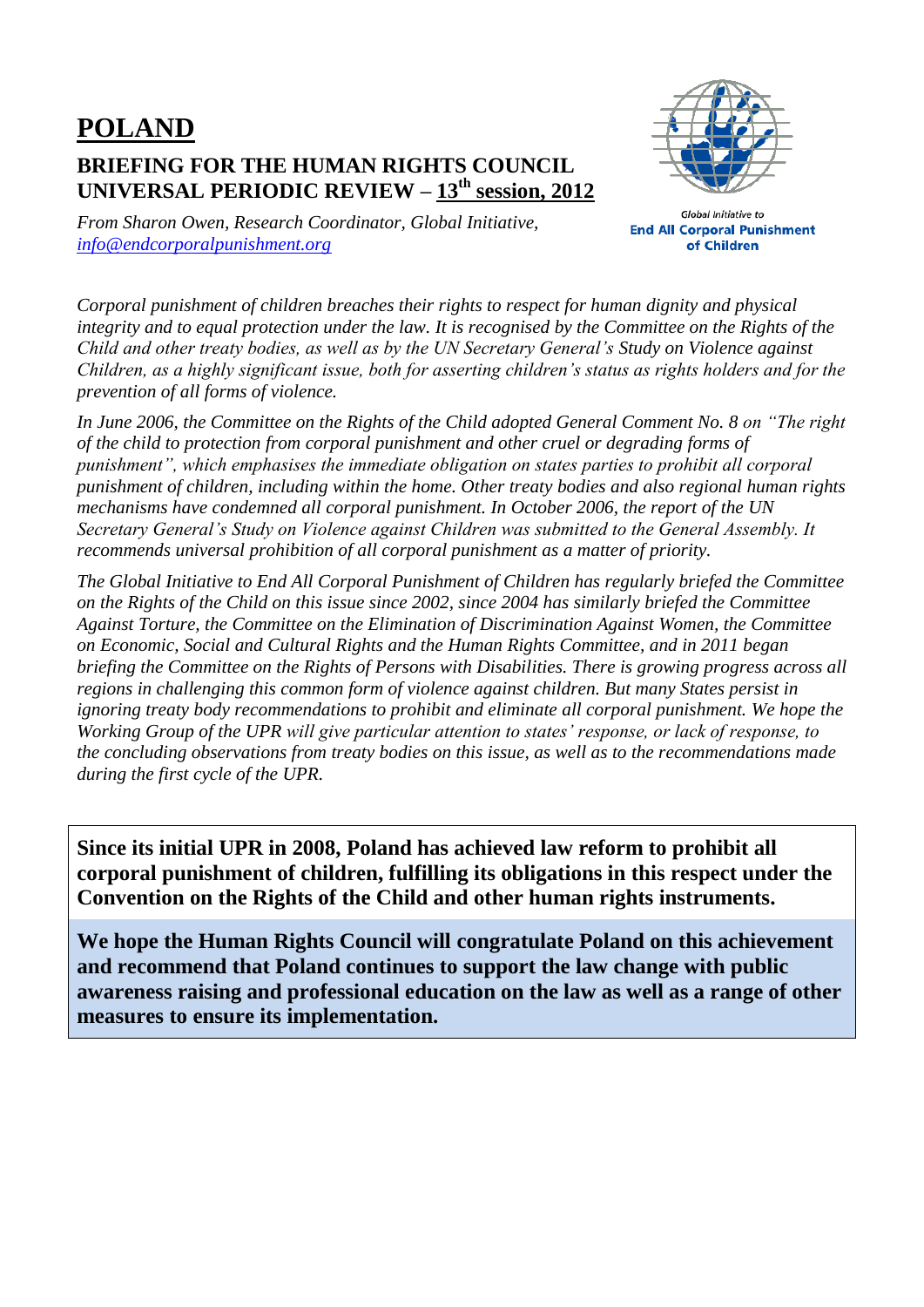## **1 The initial review of Poland by the Human Rights Council (2008)**

1.1 Poland was reviewed in the first cycle of the Universal Periodic Review in 2008 (session 1). There was no recommendation which specifically mentioned corporal punishment, though the issue was raised in advance questions by Sweden. However, the following recommendations were made:

"Recommended to Poland to endorse the recommendations made by the Committee on the Rights of the Child and the Human Rights Committee on the adoption of legislative measures to ensure compliance of national legislation with the principles and provisions of the Convention on the Rights of the Child (Angola)

"While noting the measures taken by Poland to address the continuing occurrence of violence against children, recommended that measures be taken by the Government to ensure the sufficient legal protection of the freedom of children from physical or mental violence (Sweden)

"Encouraged Poland to continue its efforts to ensure compliance of its domestic legislation with the Convention on the Rights of the Child, specifically with regard to juvenile justice (Mexico)"<sup>1</sup>

1.2 The Government initially appeared to suggest that existing law was sufficient with regard to protection from corporal punishment<sup>2</sup> but later stated its intention to pursue law reform to achieve explicit prohibition.<sup>3</sup>

1.3 Prohibiting corporal punishment of children in all settings is a key obligation under the Convention on the Rights of the Child and other international human rights instruments. In 2010, Poland fulfilled its obligation in this respect, providing a firm legal foundation for combating this form of violence against children.

## **2 Corporal punishment of children in Poland**

2.1 Prior to law reform, corporal punishment was prohibited in schools, in the penal system and in some care settings under article 40 of the Constitution (1997), but there had been some controversy regarding the legality of corporal punishment in the home and in other forms of care. In 2010, the Law "On the Prevention of Family Violence" was enacted, which amended the Family Code (1964) by inserting a new article 96 explicitly prohibiting corporal punishment in these settings: "Persons exercising parental care, care or alternative care over a minor are forbidden to use corporal punishment, inflict psychological suffering and use any other forms of child humiliation" (unofficial translation). The new law was signed by the President on 18 June 2010 and came into force on 1 August 2010.

2.2 A study conducted in 2011 on behalf of the Children's Rights Ombudsman indicates that the social acceptance of parents hitting children has already begun to decrease following the achievement of full prohibition. Previous research found 78% of public opinion in favour of "spanking" children; the new study found that public approval had fallen to 69%. At the same

 $\overline{a}$ <sup>1</sup> 23 May 2008, A/HRC/8/30, Report of the Working Group on the Universal Periodic Review: Poland, para. 54(1), 54(2) and  $54(3)$ ; see also para. 39

<sup>2</sup> 23 May 2008, A/HRC/8/30, Report of the Working Group on the Universal Periodic Review: Poland, para. 13

<sup>&</sup>lt;sup>3</sup> 25 August 2008, A/HRC/8/30/Add.1, Report of the Working Group on the Universal Periodic Review: Poland,

Addendum: Responses of Poland to recommendations, para. 2 ; 1 September 2008, A/HRC/8/52, Report of the eighth session of the Human Rights Council, para. 532